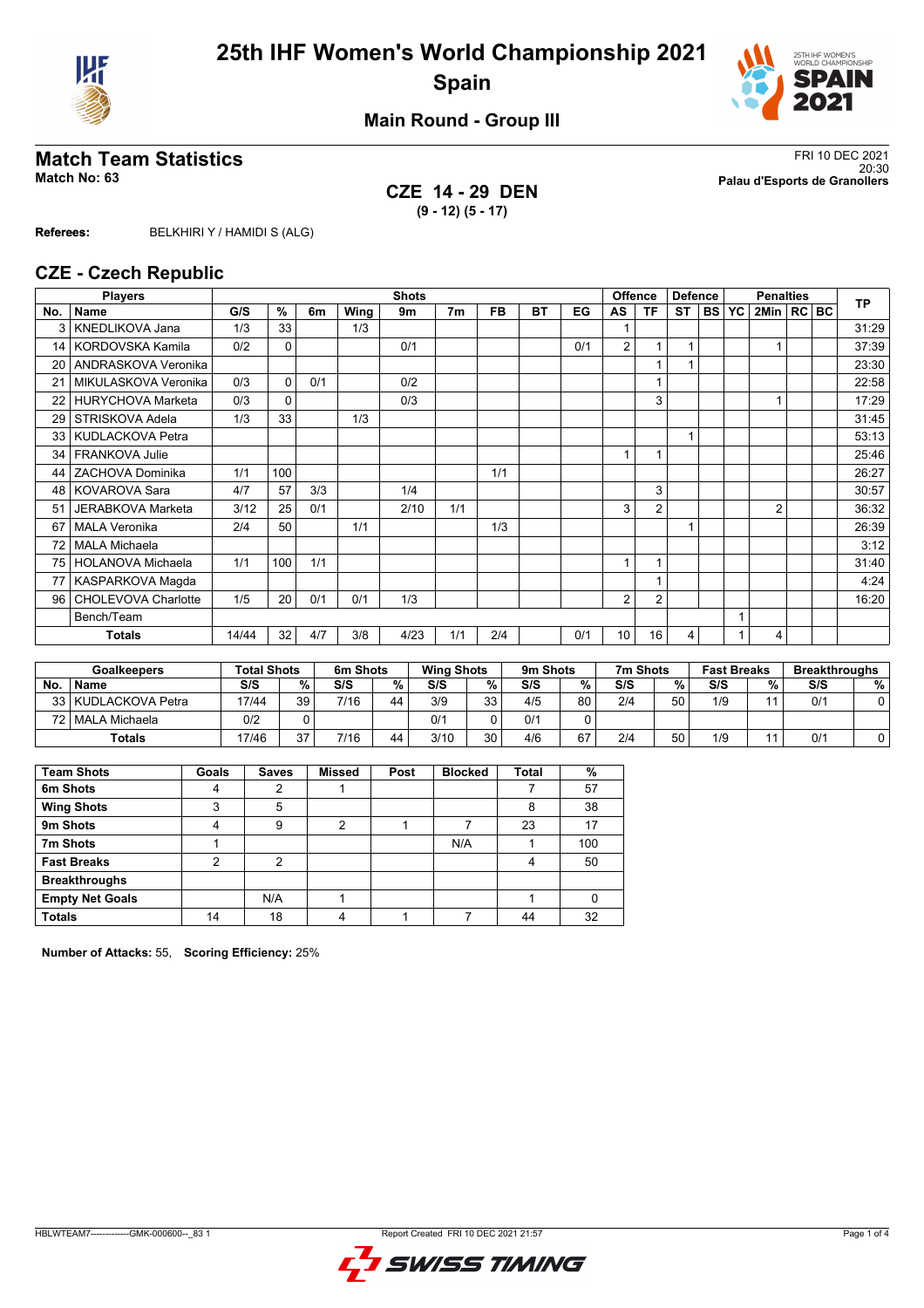

# **25th IHF Women's World Championship 2021 Spain**



**Main Round - Group III**

# **Match Team Statistics** FRI 10 DEC 2021

**CZE 14 - 29 DEN (9 - 12) (5 - 17)**

20:30 **Match No: 63 Palau d'Esports de Granollers**

**Referees:** BELKHIRI Y / HAMIDI S (ALG)

## **CZE - Czech Republic**

| <b>Players</b>     |                 |                  |                      |                                   |                 |                    | <b>Shots Distribution</b> |                  |                          |                      |                          |               |     |                 |
|--------------------|-----------------|------------------|----------------------|-----------------------------------|-----------------|--------------------|---------------------------|------------------|--------------------------|----------------------|--------------------------|---------------|-----|-----------------|
| Goals / Shots      |                 |                  |                      |                                   |                 |                    |                           |                  |                          |                      |                          |               |     |                 |
|                    |                 |                  |                      |                                   |                 |                    |                           |                  |                          |                      |                          |               |     |                 |
|                    | 3 KNEDLIKOVA J  | 14 KORDOVSKA K   |                      |                                   | 20 ANDRASKOVA V |                    | 21 MIKULASKOVA V          |                  | 22 HURYCHOVA M           |                      | 29 STRISKOVA A           |               |     | 33 KUDLACKOVA P |
|                    |                 |                  |                      |                                   |                 |                    |                           |                  | 0/1                      |                      |                          | 0/1           |     |                 |
| π.                 | 0/1             |                  |                      |                                   |                 |                    |                           |                  |                          |                      |                          |               |     |                 |
| $\blacksquare$ 1/2 |                 |                  | $0/1$ $\blacksquare$ |                                   |                 | н                  |                           | 0/1              | $\mathbf{u}$             |                      | $0/1$ $\blacksquare$ 1/1 | 0/1<br>. H. M |     |                 |
|                    |                 | 1-Missed         |                      |                                   |                 |                    | 1-Post                    |                  | 1-Blocked 1-Missed       |                      |                          |               |     |                 |
|                    |                 |                  |                      |                                   |                 |                    |                           |                  |                          |                      |                          |               |     |                 |
| 34 FRANKOVA J      |                 | 44 ZACHOVA D     |                      |                                   | 48 KOVAROVA S   |                    | 51 JERABKOVA M            |                  | 67 MALA V                |                      | 72 MALA M                |               |     | 75 HOLANOVA M   |
|                    |                 | $\overline{1/1}$ |                      | $\sqrt{2/2}$                      |                 | $1/2$ $1/3$        |                           | $\overline{0/1}$ |                          |                      |                          |               | 1/1 |                 |
|                    |                 |                  |                      |                                   | 0/1             |                    |                           | 0/1              | . .                      |                      |                          |               |     |                 |
|                    | u 1             |                  |                      | $\blacksquare$ $\blacksquare$ 1/1 |                 | 7 T                |                           |                  | $2/2$ $\blacksquare$ 1/2 | $1/2$ $\blacksquare$ |                          | u             |     |                 |
|                    |                 |                  |                      |                                   |                 | 1-Blocked 2-Missed |                           | 3-Blocked        |                          |                      |                          |               |     |                 |
|                    |                 |                  |                      |                                   |                 |                    |                           |                  |                          |                      |                          |               |     |                 |
|                    |                 |                  |                      |                                   |                 |                    |                           |                  |                          |                      |                          |               |     |                 |
|                    | 77 KASPARKOVA M | 96 CHOLEVOVA C   |                      |                                   |                 |                    |                           |                  |                          |                      |                          |               |     |                 |
|                    |                 | $\sqrt{2}$ 1/1   |                      |                                   |                 |                    |                           |                  |                          |                      |                          |               |     |                 |

|           |     | 77 NASPARNOVA MI 96 CHOLEVOVA C |  |  |  |  |  |
|-----------|-----|---------------------------------|--|--|--|--|--|
|           | 1/1 |                                 |  |  |  |  |  |
|           |     |                                 |  |  |  |  |  |
| 0/2       |     |                                 |  |  |  |  |  |
|           |     |                                 |  |  |  |  |  |
| 2-Blocked |     |                                 |  |  |  |  |  |



Saves / Shots

| 1/3  | 0/5  |
|------|------|
| 1/4  | 3/3  |
| 5/15 | 7/16 |

| 33 KUDLACKOVA P |      |
|-----------------|------|
| 1/3             | 0/4  |
| 1/4             | 3/3  |
| 5/14            | 7/16 |
| 72 MALA M       |      |
|                 | 0/1  |
|                 |      |
| 0/1             |      |

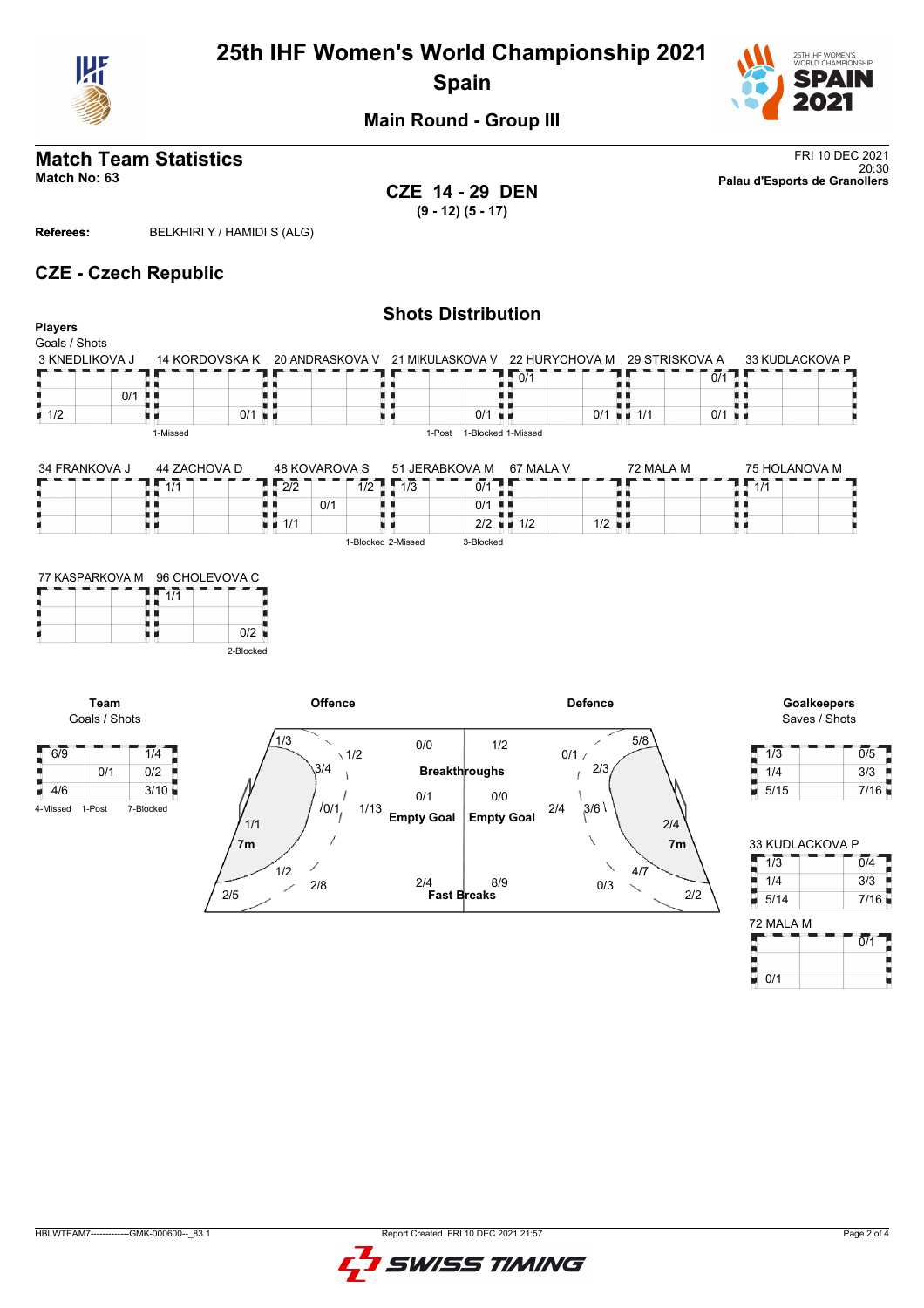



**Main Round - Group III**

## **CZE 14 - 29 DEN (9 - 12) (5 - 17)**

**Match Team Statistics** FRI 10 DEC 2021 20:30 **Match No: 63 Palau d'Esports de Granollers**

**Referees:** BELKHIRI Y / HAMIDI S (ALG)

#### **DEN - Denmark**

|               | <b>Players</b>                   |       | <b>Shots</b> |      |      |     |                |           |           |    |                |                | <b>Offence</b><br><b>Defence</b> |                | <b>Penalties</b> |                |  |  | <b>TP</b> |
|---------------|----------------------------------|-------|--------------|------|------|-----|----------------|-----------|-----------|----|----------------|----------------|----------------------------------|----------------|------------------|----------------|--|--|-----------|
| No.           | Name                             | G/S   | %            | 6m   | Wing | 9m  | 7 <sub>m</sub> | <b>FB</b> | <b>BT</b> | EG | AS             | <b>TF</b>      | $ST$ $ BS $                      |                | <b>YC</b>        | 2Min   RC   BC |  |  |           |
|               | <b>TOFT Sandra</b>               |       |              |      |      |     |                |           |           |    | 4              |                |                                  |                |                  |                |  |  | 57:01     |
| $\mathcal{P}$ | <b>PEDERSEN Laerke Nolsoe</b>    | 3/4   | 75           |      | 1/2  |     |                | 2/2       |           |    |                |                |                                  |                |                  |                |  |  | 30:00     |
| 8             | <b>HANSEN Anne Mette</b>         | 0/1   | 0            |      |      |     | 0/1            |           |           |    | 2              | $\overline{2}$ |                                  | 1              |                  |                |  |  | 34:48     |
| 10            | <b>HEINDAHL Kathrine</b>         | 3/4   | 75           | 3/4  |      |     |                |           |           |    |                |                |                                  |                |                  |                |  |  | 34:20     |
|               | <b>HAUGSTED Line</b>             | 3/7   | 43           |      |      | 0/3 |                | 3/4       |           |    | $\overline{2}$ |                |                                  | 3              |                  |                |  |  | 38:34     |
| 13            | <b>BOHME Simone</b>              | 2/2   | 100          |      | 1/1  |     |                | 1/1       |           |    |                |                | 1                                |                |                  |                |  |  | 36:35     |
| 16            | REINHARDT Althea Rebecca         |       |              |      |      |     |                |           |           |    |                |                |                                  |                |                  |                |  |  |           |
| 18            | <b>TRANBORG Mette</b>            | 2/5   | 40           | 2/3  |      | 0/2 |                |           |           |    |                | 3              | 1                                |                |                  |                |  |  | 19:57     |
| 23            | <b>JORGENSEN Kristina</b>        | 2/4   | 50           |      |      | 1/1 | 0/1            | 1/1       | 0/1       |    |                |                |                                  | $\overline{2}$ |                  |                |  |  | 38:58     |
| 25            | <b>JENSEN Trine Ostergaard</b>   | 1/1   | 100          |      | 1/1  |     |                |           |           |    |                |                | $\overline{ }$                   |                |                  |                |  |  | 23:30     |
| 27            | <b>BURGAARD Louise</b>           | 2/3   | 67           | 1/1  |      | 1/2 |                |           |           |    | 4              |                |                                  |                |                  |                |  |  | 20:55     |
| 31            | <b>PETERSEN Simone Catherine</b> | 3/4   | 75           | 1/2  |      |     | 2/2            |           |           |    | 4              | 2              |                                  |                |                  |                |  |  | 15:34     |
| 33            | <b>FRIIS Emma Cecilie</b>        | 4/6   | 67           |      | 4/6  |     |                |           |           |    |                |                |                                  |                |                  |                |  |  | 29:31     |
| 34            | <b>IVERSEN Rikke</b>             | 2/4   | 50           | 0/2  |      |     |                | 1/1       | 1/1       |    |                | 1              | $\overline{ }$                   |                |                  |                |  |  | 28:06     |
| 42            | <b>MOLLER Michala Elsberg</b>    | 2/4   | 50           | 2/4  |      |     |                |           |           |    |                |                |                                  |                |                  |                |  |  | 12:11     |
|               | Bench/Team                       |       |              |      |      |     |                |           |           |    |                |                |                                  |                |                  |                |  |  |           |
|               | Totals                           | 29/49 | 59           | 9/16 | 7/10 | 2/8 | 2/4            | 8/9       | 1/2       |    | 24             | 8              | $\overline{4}$                   | $\overline{7}$ |                  | 4              |  |  |           |
|               |                                  |       |              |      |      |     |                |           |           |    |                |                |                                  |                |                  |                |  |  |           |

|           | <b>Goalkeepers</b>            |       | <b>Total Shots</b> |     | 6m Shots |     | <b>Wing Shots</b> |      | 9m Shots |     | 7m Shots | <b>Fast Breaks</b> |    | <b>Breakthroughs</b> |   |
|-----------|-------------------------------|-------|--------------------|-----|----------|-----|-------------------|------|----------|-----|----------|--------------------|----|----------------------|---|
| <b>No</b> | <b>Name</b>                   | S/S   | $\%$               | S/S | %        | S/S | %                 | S/S  | %        | S/S | %        | S/S                | %  | S/S                  | % |
|           | <b>TOFT Sandra</b>            | 18/32 | 56                 | 2/6 | 33<br>vu | 5/8 | 63                | 9/13 | 69       | 0/1 |          | 2/4                | 50 |                      |   |
|           | 16   REINHARDT Althea Rebecca |       |                    |     |          |     |                   |      |          |     |          |                    |    |                      |   |
|           | <b>Totals</b>                 | 18/32 | 56                 | 2/6 | っっ<br>υu | 5/8 | 63                | 9/13 | 69       | 0/1 |          | 2/4                | 50 |                      |   |

| <b>Team Shots</b>      | Goals | <b>Saves</b> | <b>Missed</b> | Post | <b>Blocked</b> | <b>Total</b> | %  |
|------------------------|-------|--------------|---------------|------|----------------|--------------|----|
| 6m Shots               | 9     |              |               |      |                | 16           | 56 |
| <b>Wing Shots</b>      |       | 3            |               |      |                | 10           | 70 |
| 9m Shots               | າ     | 4            |               | 2    |                | 8            | 25 |
| 7m Shots               | ົ     | 2            |               |      | N/A            | 4            | 50 |
| <b>Fast Breaks</b>     | 8     |              |               |      |                | 9            | 89 |
| <b>Breakthroughs</b>   |       |              |               |      |                | 2            | 50 |
| <b>Empty Net Goals</b> |       | N/A          |               |      |                |              |    |
| <b>Totals</b>          | 29    | 17           |               | 3    |                | 49           | 59 |

**Number of Attacks:** 54, **Scoring Efficiency:** 54%